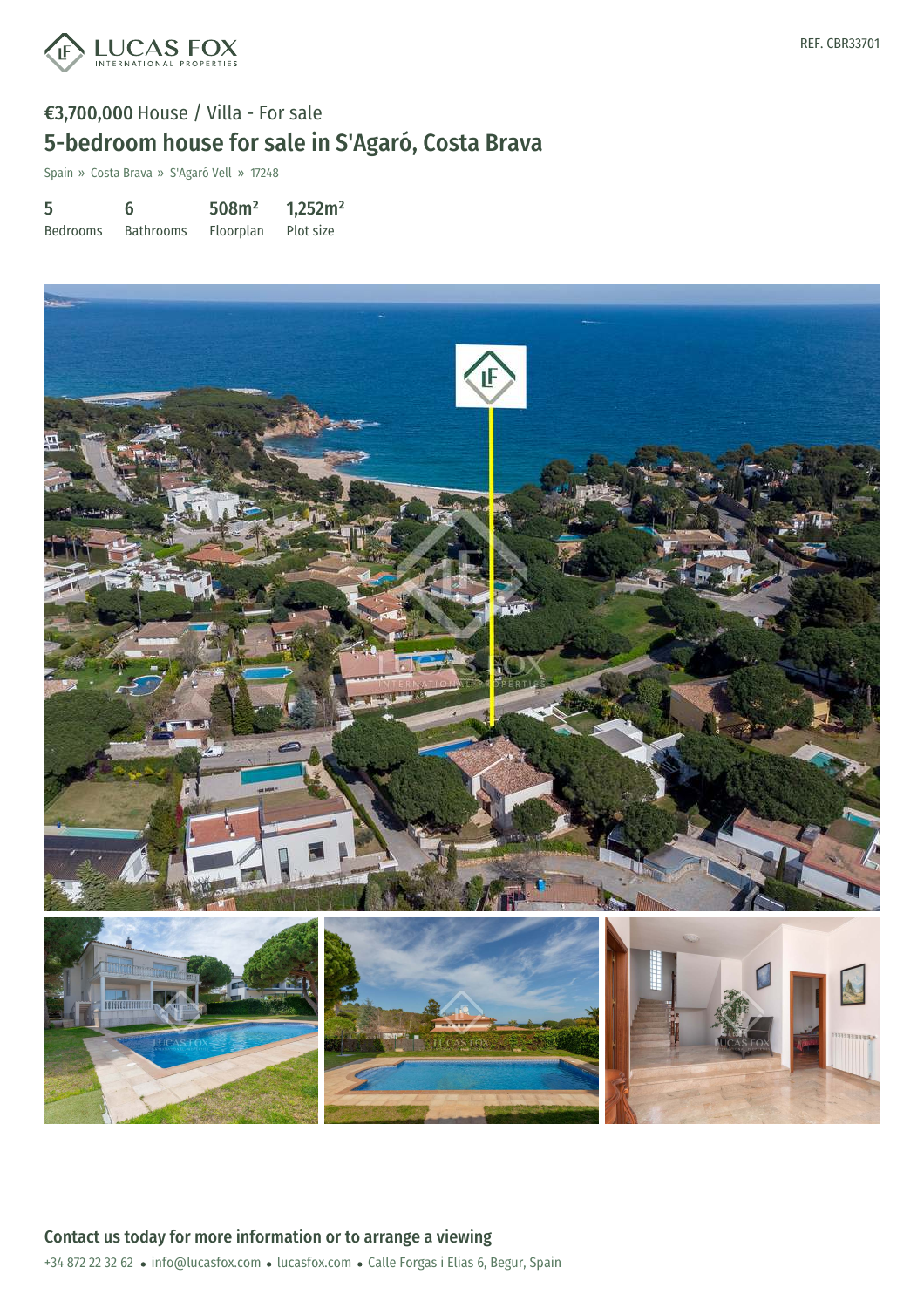

# €3,700,000 House / Villa - For sale 5-bedroom house for sale in S'Agaró, Costa Brava

Spain » Costa Brava » S'Agaró Vell » 17248

| 5               | 6                | 508m <sup>2</sup> | 1,252m <sup>2</sup> |
|-----------------|------------------|-------------------|---------------------|
| <b>Bedrooms</b> | <b>Bathrooms</b> | Floorplan         | Plot size           |

#### **OVERVIEW**

### Spectacular 5-bedroom luxury villa for sale in S'Agaró Vell.

Magnificent 5-bedroom luxury villa located in a residential area of S'Agaró Vell. Located just 300 metres from the prestigious beaches of Sant Pol and Sa Conca.

On the main floor of the property, we find a living/dining room with a fireplace and direct access to the terrace and pool, surrounded by a fabulous garden.

We also find a fully equipped kitchen and a guest bedroom, with a complete bathroom and a wardrobe area.

Going up to the first floor, we find three en-suite bedrooms, with sea views and access to the terrace and an office.

On the lower floor is the spa area with a sauna and enough space for a gym. There is also a garage suitable for 4-5 vehicles and a storage room with plenty of space.

This luxurious villa, built in 1993, is located in a development that offers a lot of privacy and 24-hour security.

The villa is located just 2 km from Sant Feliu de Guíxols, with its beautiful promenade, the port and many shops throughout the year, and 3 km away there is Playa de Aro, known for its beach, its exclusive shops and a wide variety of bars and restaurants. Sant Pol is also very close to the house, where you can find very exclusive restaurants.

The oldest golf course on the Costa Brava, Golf Costa Brava in Santa Cristina, is just 7 km away and the Golf d'Aro golf course in Mas Nou is just 10 km from the property.



[lucasfox.com/go/cbr33701](https://www.lucasfox.com/go/cbr33701)

Sea views, Garden, Swimming pool, Terrace, Private garage, High ceilings, Marble flooring, Natural light, Parking, Air conditioning, Alarm, Balcony, Built-in wardrobes, Chill out area, Double glazing, Equipped Kitchen, Exterior, Fireplace, Heating, Near international schools, Security, Storage room, Transport nearby, Views